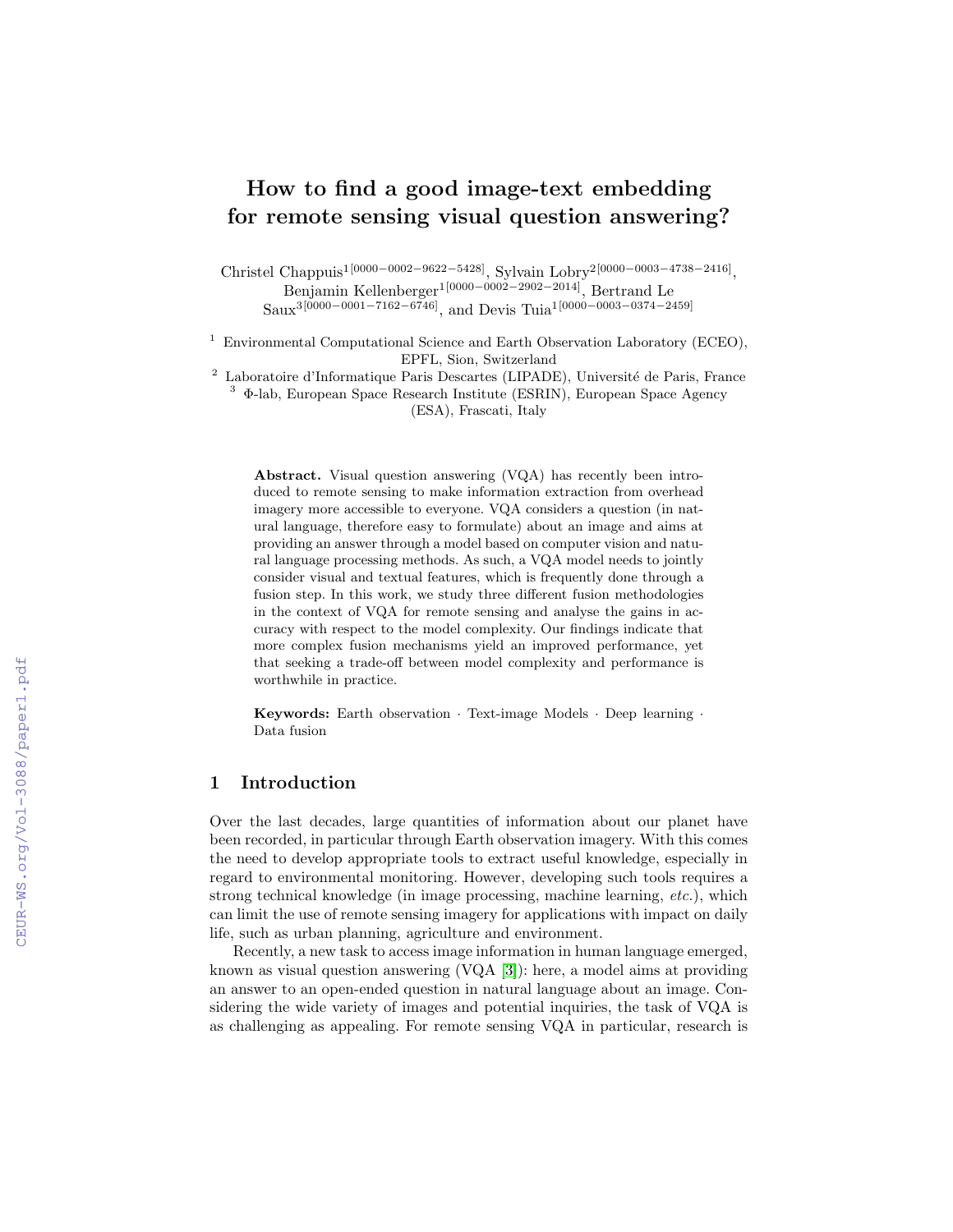2 C. Chappuis et al.



<span id="page-1-0"></span>Fig. 1. Simplified representation of a VQA model for remote sensing.

motivated by the prospect of opening the use of remote sensing imagery, making it available as a tool for anyone to benefit from the abundant data generated in Earth observation campaigns. As such, VQA for remote sensing was identified as one of six promising directions in the agenda of AI for Earth Science Data Analysis [\[21\]](#page-9-0).

The more often, VQA is based on two data processing streams, one pertaining to image analysis and another focusing on text mining. The feature extractors, generally based on deep learning [\[15\]](#page-9-1), are usually separated and combine their outputs in a dedicated fusion step before predicting an answer category (Fig. [1\)](#page-1-0). This text-image embedding fusion step is central to the task as it not only combines the image and question features, but should also uncover interactions between the two modalities. In its simplest form, the fusion mechanism is an element-wise operation. While straightforward, this type of fusion is limiting in term of interactions, as it requires relevant and matching image and question contents to be aligned at the same index in the latent feature vectors prior to fusion. If such ordering cannot be established, a simple fusion operation that restricts the interactions to the same index might not suffice. Therefore, more complex approaches have been proposed [\[27\]](#page-9-2). While promising in standard VQA benchmarks, these fusion strategies have never been evaluated on remote sensing imagery and their variability. In this paper, we evaluate the effectiveness of these more elaborate fusion strategies when exposed to the variability of remote sensing images. To this end, we build on the RSVQA model and datasets from [\[16\]](#page-9-3) and compare three different fusion strategies.

## 2 Related work

Visual question answering. The task of free-form and open-ended VQA has first been proposed by [\[3\]](#page-8-0). The goal is to answer questions about images, where both questions and answers are formulated in natural language. The original model of [\[3\]](#page-8-0) is composed of two parallel feature extractors followed linearly by a fusion and classification. Follow-up works attempt to condition the model on relevant image and question parts, often by employing attention mechanisms [\[7,](#page-8-1)[24\]](#page-9-4). A different directive focuses on the integration of external knowledge [\[23,](#page-9-5)[22\]](#page-9-6). Fi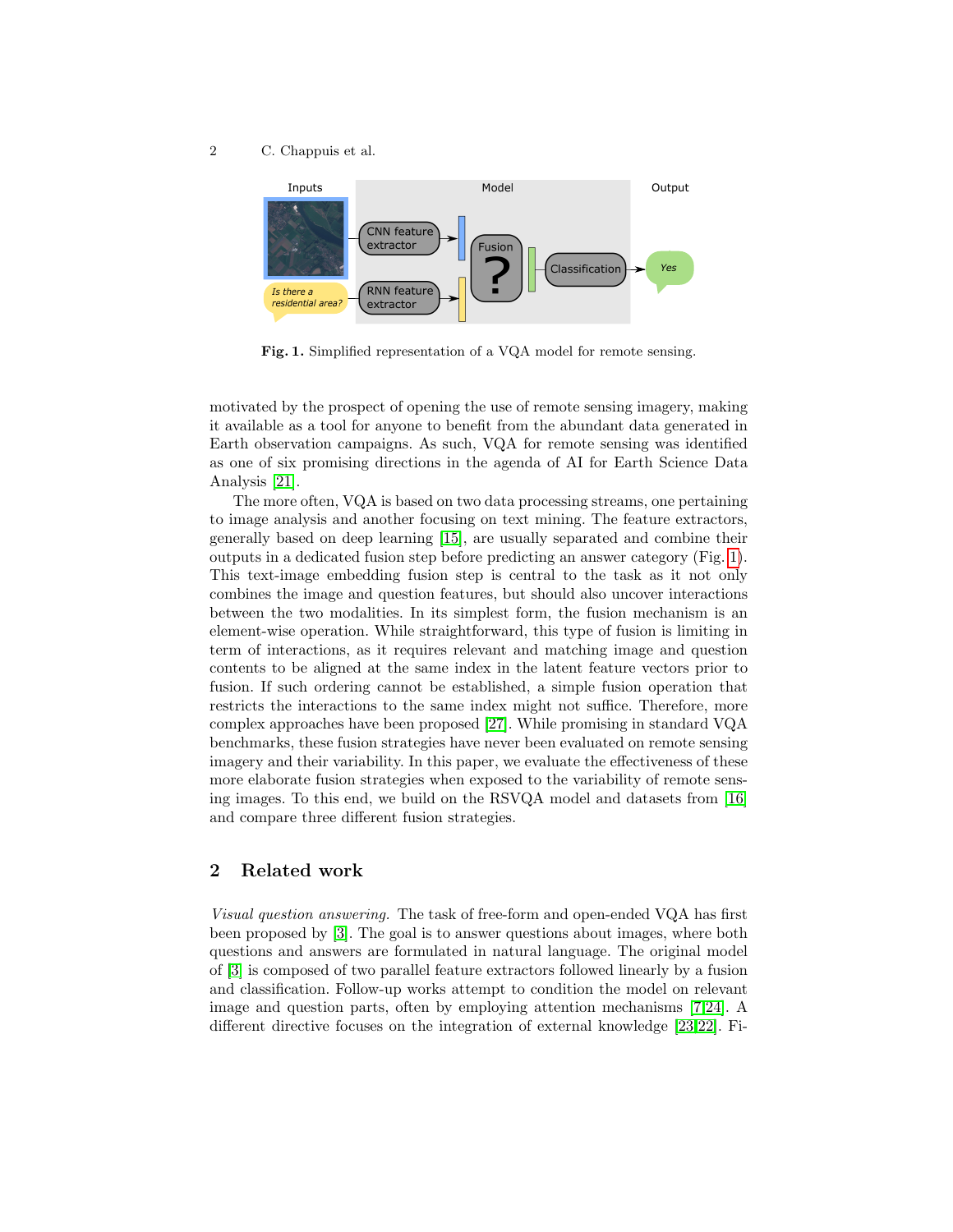nally, compositional models have been suggested to translate the question into a series of simpler processing tasks to be solved in a logical sequence [\[1,](#page-8-2)[2\]](#page-8-3).

VQA for remote sensing. The first application of VQA to remote sensing images was introduced by [\[16\]](#page-9-3). The architecture proposed is in line with [\[3\]](#page-8-0) and specifically consists of an element-wise multiplication fusion to combine textual and visual features. The authors further published two datasets (" $RSVQA"$ <sup>[1](#page-2-0)</sup>), consisting of low- (Sentinel-2) and very-high-resolution (aerial) imagery, paired with questions and answers on various tasks (presence/absence classification, object counting, etc.) obtained from OpenStreetMap vector layers.

Recently, three other remote sensing datasets involving a VQA component have been introduced: FloodNet [\[18\]](#page-9-7) focuses on natural disasters and contains images acquired with an unmanned aerial vehicle (UAV) after the passage of hurricane Harvey. RSIVQA [\[28\]](#page-9-8) is composed of existing classification and object detection datasets. While a few images are annotated by humans for questions/answers, most of the samples had automatically been generated as in the RSVQA dataset. The authors also propose an architecture using a mutual attention and bilinear feature fusion. Finally, RSVQAxBEN [\[17\]](#page-9-9) is a large-scale (14+ millions image/question/answer triplets) VQA-tailored derivation of the BigEarthNet classification dataset [\[19\]](#page-9-10).

Fusion methods. The fusion step in a conventional VQA model combines both image and question modalities and must therefore encode co-dependencies as efficiently as possible. In theory, an outer product between the feature vectors emerging from the image- and question-specific feature extractors would provide a maximum in terms of feature sharing. However, this quickly becomes intractable, as the number of learnable parameters increases drastically in the following fully-connected layers. Hence, a common compromise is to employ a straightforward element-wise operation (as implemented in [\[16\]](#page-9-3)), or a concatenation. While computationally simple, these approaches rely on the feature extractors and classifier to establish feature correspondences in the latent space during end-to-end training of the model. More complex methods have been proposed to enable a richer interaction between elements of both modalities while limiting the number of parameters to learn. The first approach, multimodal compact bilinear pooling (MCB [\[9\]](#page-9-11)), uses a random projection on the image and question features before combining them. As such, it consider only a (random) subset of the complete combinatorial between the two modalities. Later on, [\[11\]](#page-9-12) suggested a low-rank bilinear model (MLB) where the projection of the modalities is learned, fused with Hadamard product and its output projected to the prediction space. A factorized bilinear pooling (MFB) was presented by [\[25\]](#page-9-13), building on MLB by adding a sum pooling to condense the output. An extension introduced by [\[26\]](#page-9-14) is multimodal factorized high-order pooling (MFH) that applies several MFB to generalize to higher-order pooling (i.e., fusing more than two modalities). Finally, [\[4\]](#page-8-4) introduced MUTAN, which employs a matrix decomposition (Tucker decomposition) to break down the full fusion into projections

<span id="page-2-0"></span> $1$  The dataset and the models used in [\[16\]](#page-9-3) are available at [rsvqa.sylvainlobry.com.](https://rsvqa.sylvainlobry.com)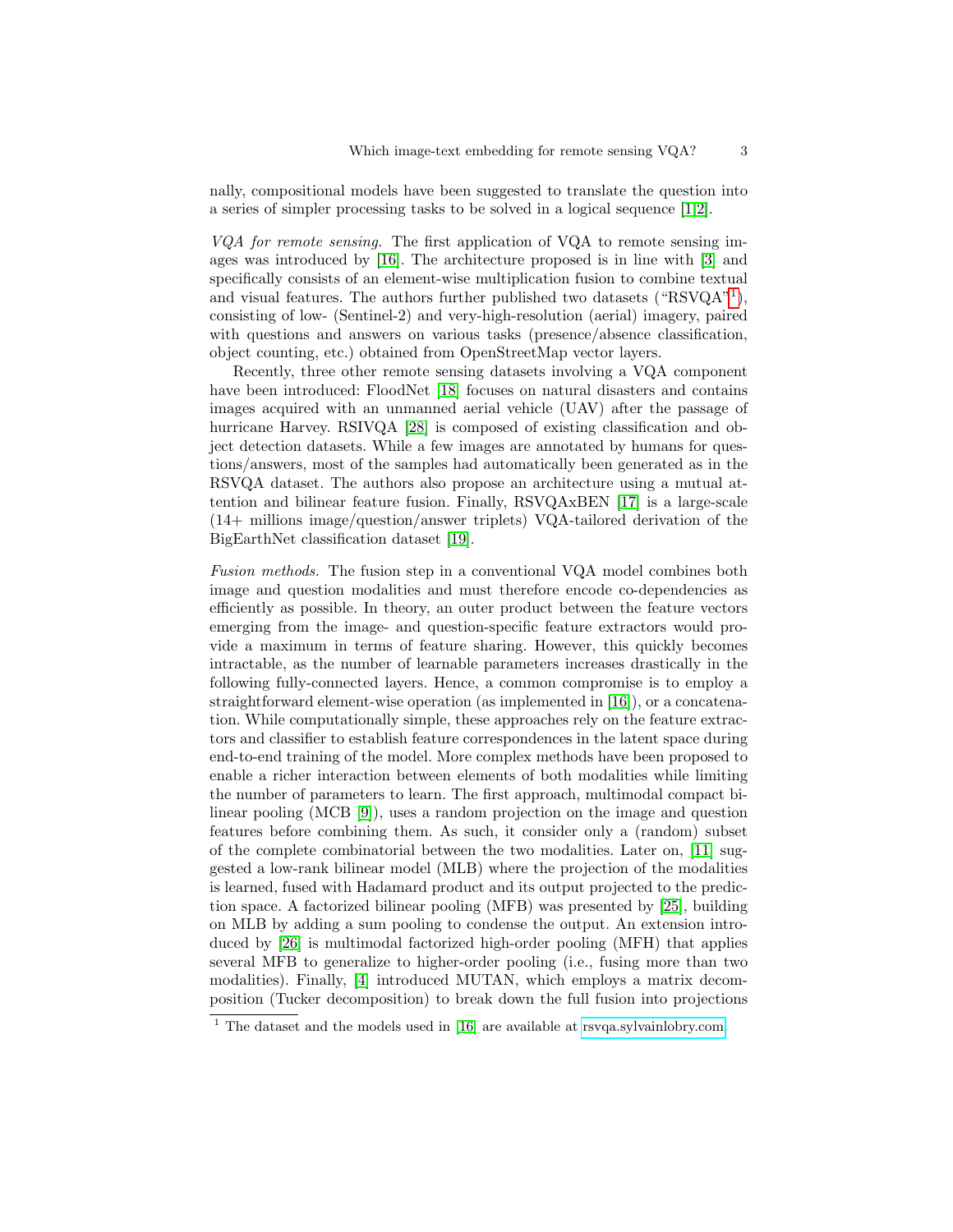specific to each modality and a smaller learned fusion operation. The idea of tensor decomposition was further researched and improved in [\[5\]](#page-8-5), where authors used a block-term decomposition.

#### 3 Methods

Our objective is to assess the required level of complexity at the fusion step to express the interplay between features extracted from the question q and the features extracted from the image  $\bf{v}$  in VQA for remote sensing. Both vectors  $q$  and  $v$ , as well as the resulting vector of the fusion  $f$ , are of dimension n. In this work, we employ MCB and MUTAN as representatives for increasing fusion complexity and compare them with the element-wise multiplication of [\[16\]](#page-9-3).

The element-wise multiplication  $(f_i = v_i \times q_i, \forall i)$  is computationally efficient  $(\theta(n)$  complexity), but limits the interaction between elements of the textual and visual feature vector, as the ith element of the visual vector can only interact with the ith element of the textual vector. Moreover, the interaction is unweighted, since there are no additional learnable parameter in the fusion layer.

The MCB fusion strategy uses the Count Sketch algorithm [\[6\]](#page-8-6), a dimensionality reduction technique proposed to estimate the frequencies of items in data streams, to avoid computing the outer product of  $\bf{v}$  and  $\bf{q}$ . In the fusion step of VQA, a Count Sketch projection is applied to each modality independently. Practically, given a vector  $x$  of dimension n and its projection  $y$  of dimension d  $(d > n)$ , two new vectors of dimension n are created:  $s \in \{-1,1\}^n$  and  $\mathbf{h} \in [\![1, d]\!]^n$ . Each element of **x** is assigned with a sign value from **s** and a po-<br>sition in the projected vector **y** from **b** (and the other d<sub>rap</sub> elements of **y** are sition in the projected vector y from h (and the other  $d - n$  elements of y are set to 0). Randomly sampled from a uniform distribution, s and h are fixed at initialization and remain unchanged during the training. Once projected with Count Sketch, the two resulting vectors of  $\bf{v}$  and  $\bf{q}$  are combined with a convolution (for efficiency, MCB performs an element-wise product in the frequency domain to this end). Although this approach enables more interactions between the feature vectors, they are random, fixed and determined by the Count Sketch projection and its vectors s and h. Thus, technically, the fusion itself is not learnt. Moreover, the optimal size of the output dimension  $d$  is problem-specific and typically rather large, leading to a large input to the fully connected layer between fusion and classification parts.

The last method, MUTAN, considers the fully-parameterized 3D tensor operator of a bilinear model and performs a Tucker decomposition [\[20\]](#page-9-15) (described in [\[14\]](#page-9-16) as a "higher-order form of principal component analysis") to reduce its size. The 3D tensor operator T is factorized into 3 matrices  $W_q$ ,  $W_v$ , and  $W_o$ and one smaller core tensor  $T_c$  (Figure [2\)](#page-4-0). With this decomposition, each factor matrix is given a distinct role in the fusion and can regulate the complexity for its specific modality. The Tucker fusion can be written as:

$$
\mathbf{y} = ((\mathbf{T_c} \times (\mathbf{q}^T \mathbf{W_q})) \times (\mathbf{v}^T \mathbf{W_v})) \times \mathbf{W_o},
$$

where  $y$  is the output vector and the core tensor  $T_c$  is further controlled with a structured sparsity constraint in MUTAN. Two operations are performed first: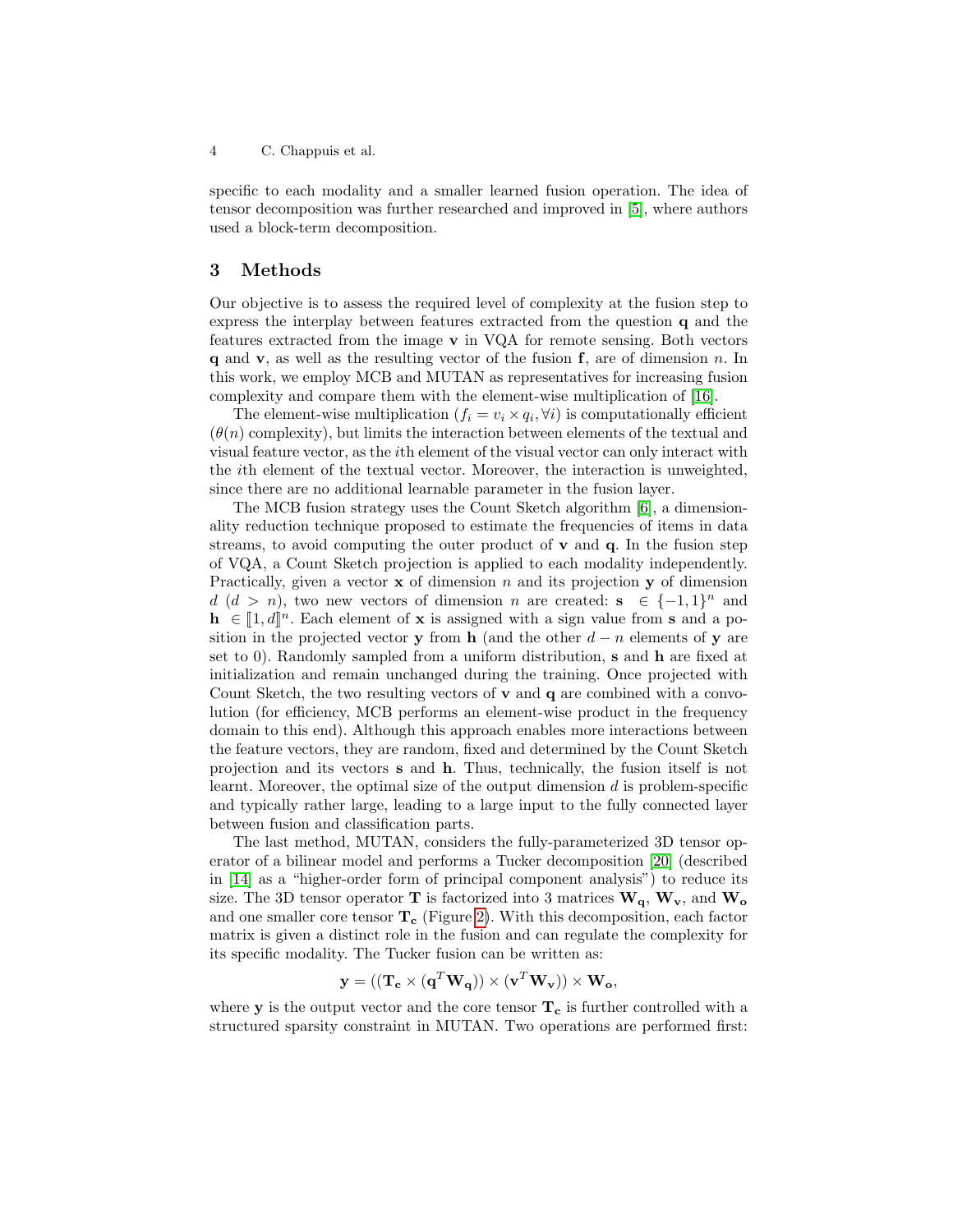$\tilde{\mathbf{q}} = \tanh(\mathbf{q}^T \mathbf{W}_{\mathbf{q}})$  and  $\tilde{\mathbf{v}} = \tanh(\mathbf{v}^T \mathbf{W}_{\mathbf{v}})$ . By combining them, the latent pair representation can be defined as  $z = (T_c \times \tilde{q}) \times \tilde{v}$ , while the output projected in the prediction space is:  $y = z^T W_o$ . With the structured sparsity constraint, z results from the sum of R multiplications between the question and visual parts:  $\mathbf{z} = \sum_{r=1}^{R} (\tilde{\mathbf{q}}^{T} \mathbf{M}_{r}) \ast (\tilde{\mathbf{v}}^{T} \mathbf{N}_{r}),$  where R is a hyperparameter.

These mechanisms cover different fusion strategies, including a straight-forward combination (point-wise multiplication), one ruled by randomness (MCB) and finally a process fully learnt during training and enabling more interactions as well (MUTAN). Figure [2](#page-4-0) illustrates the three types of fusion we experiment with.



<span id="page-4-0"></span>Fig. 2. Comparison of the three fusion strategies considered in the paper.

#### 4 Experiments

Datasets. We evaluate the three fusion strategies on the RSVQA datasets [\[16\]](#page-9-3): a low resolution dataset with Sentinel-2 images over the Netherlands (77,232 questions-answers-images triplets) and a high resolution dataset with aerial imagery from the USGS collection (1,066,316 triplets). For the latter, locations cover different regions in the North East Coast of the USA. Training and validation sets contain images of New York City (NY), Long Island (NY) and Portland (ME), while two test sets are provided, one over New York City and Long Island, and a second one over Philadelphia (PA), respectively referred to as NYC and PHL in this paper. The resolutions of images in the low and high resolution datasets are 10m and 15cm, respectively.

Model architecture. As depicted in Fig. [1,](#page-1-0) the fusion operation is preceded by two feature extractors and followed by a classification network. This structure remains unchanged while the fusion operation is investigated. To extract features from the image, we use a ResNet-152 [\[10\]](#page-9-17), pre-trained on ImageNet [\[8\]](#page-9-18) and keep all but the ultimate classification layer. For the question part, we use skipthoughts [\[13\]](#page-9-19), pre-trained on BookCorpus [\[29\]](#page-9-20). Both pathways result in a 2048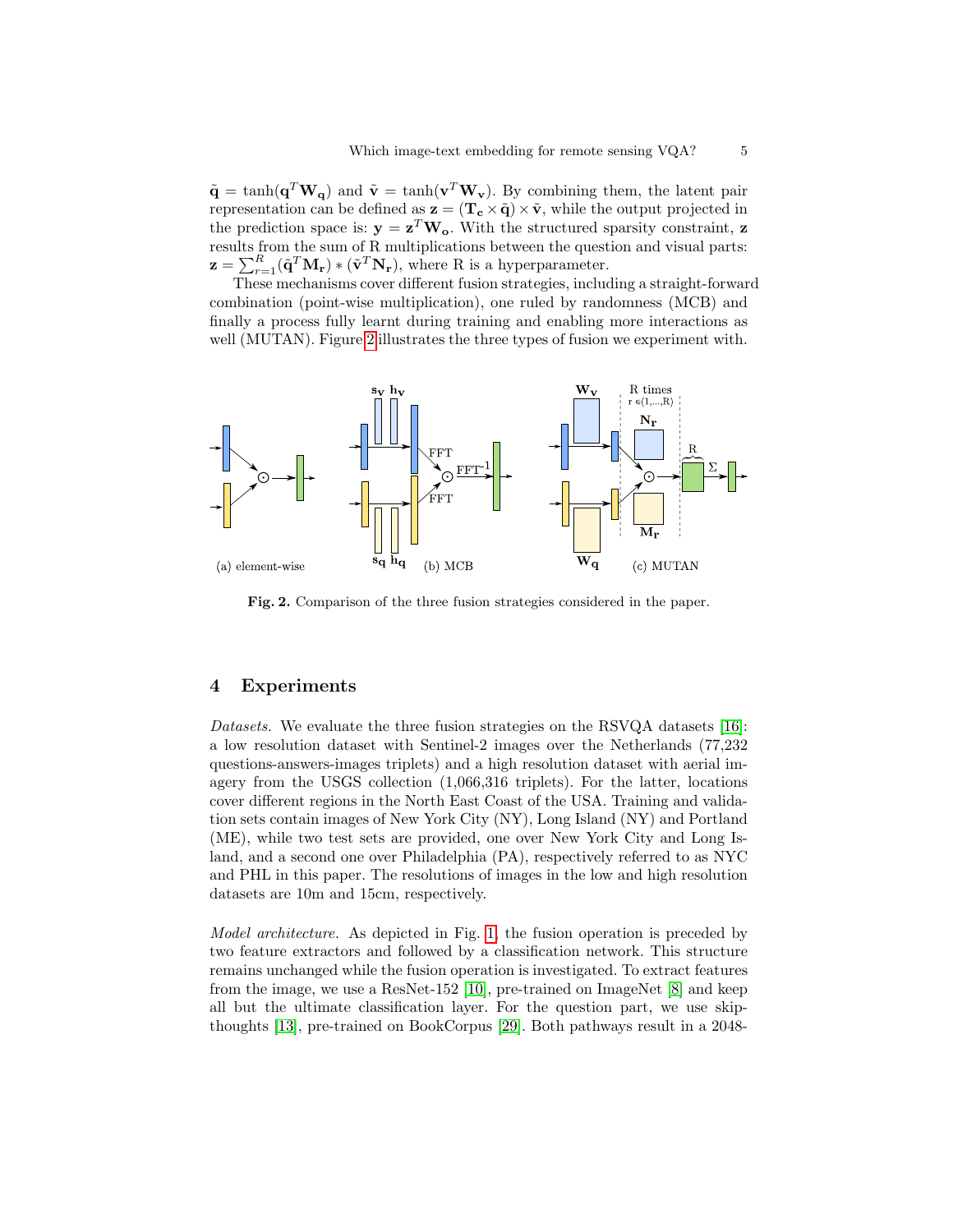6 C. Chappuis et al.

and 2400- dimensional latent feature vector respectively, reduced to 1200 with fully-connected layers prior to fusion. To predict the answer, the classification is done with one fully-connected layer and one output layer that contains as many classes as there are answers, as in [\[16\]](#page-9-3).

Experimental setup. In total, we evaluate six models; a baseline with an elementwise multiplication fusion, a model with MCB fusion and a model with MUTAN fusion, one for the low and high resolution each. Each experiment is run three times to compute a mean performance with standard deviation. The performance matrix consists of an accuracy measure for each question type, as well as an average and overall accuracy. All models are trained with the Adam op-timizer [\[12\]](#page-9-21), a learning rate of  $10^{-5}$ , and a batch size of 70. The models on low resolution are trained for 150 epochs while those on high resolution are trained for 35 epochs. Finally, we perform an ablation study on the model with MCB fusion on the low resolution dataset portion to test the sensibility of the output dimension of the fusion on the performances: we train and compare models with feature dimensions  $d = \{1200, 4000, 8000, 16000, 32000\}.$ 

#### 5 Results and discussion

Low resolution dataset. The results for the models on low resolution are displayed in Table [1.](#page-6-0) A more complex fusion helps the performances of the model in low resolution. However, the improvement varies depending on the question type, with the "comparison" questions improving the most, followed by "counting" and "presence", but to a lesser extent. We observe a strong variability for the accuracy on the question type "rural/urban". This is due to the low number of samples for this question type (only one question per image, 1% of the samples) as well as the subjective choice to differentiate rural and urban (a threshold on the number of buildings was used in [\[16\]](#page-9-3) to define the image as rural or urban). Overall, MCB performs slightly better than MUTAN, although with a lower performance gap than between MCB and the baseline. However, the difference in the number of parameters to train is considerable. The output dimension of the fusion is 8,000 for MCB and 360 for MUTAN, and the question remains whether the better performance with MCB is the result of the more expressive fusion itself or of the larger capacity in the fully-connected layer used for classification.

The confusion matrix for the baseline and its differences to MCB and MU-TAN (Fig. [3\)](#page-6-1) highlight the capacity of the model to respond with the correct type of answer to each question. The answers "yes/no" see most improvements, with the two more elaborated fusion improving the results. Yet, these answers are also the most frequent in the dataset, so it might be reasonable to consider techniques to account for less represented types of answers. Interestingly, MU-TAN does slightly worse on the "rural/urban" questions, especially "urban", and MCB declines on "rural" but improves on "urban". For "counting" questions, the pattern is similar between MCB and MUTAN but we can observe a few variations, the largest class "more than 1000" for example is slightly better with MCB, and worse with MUTAN.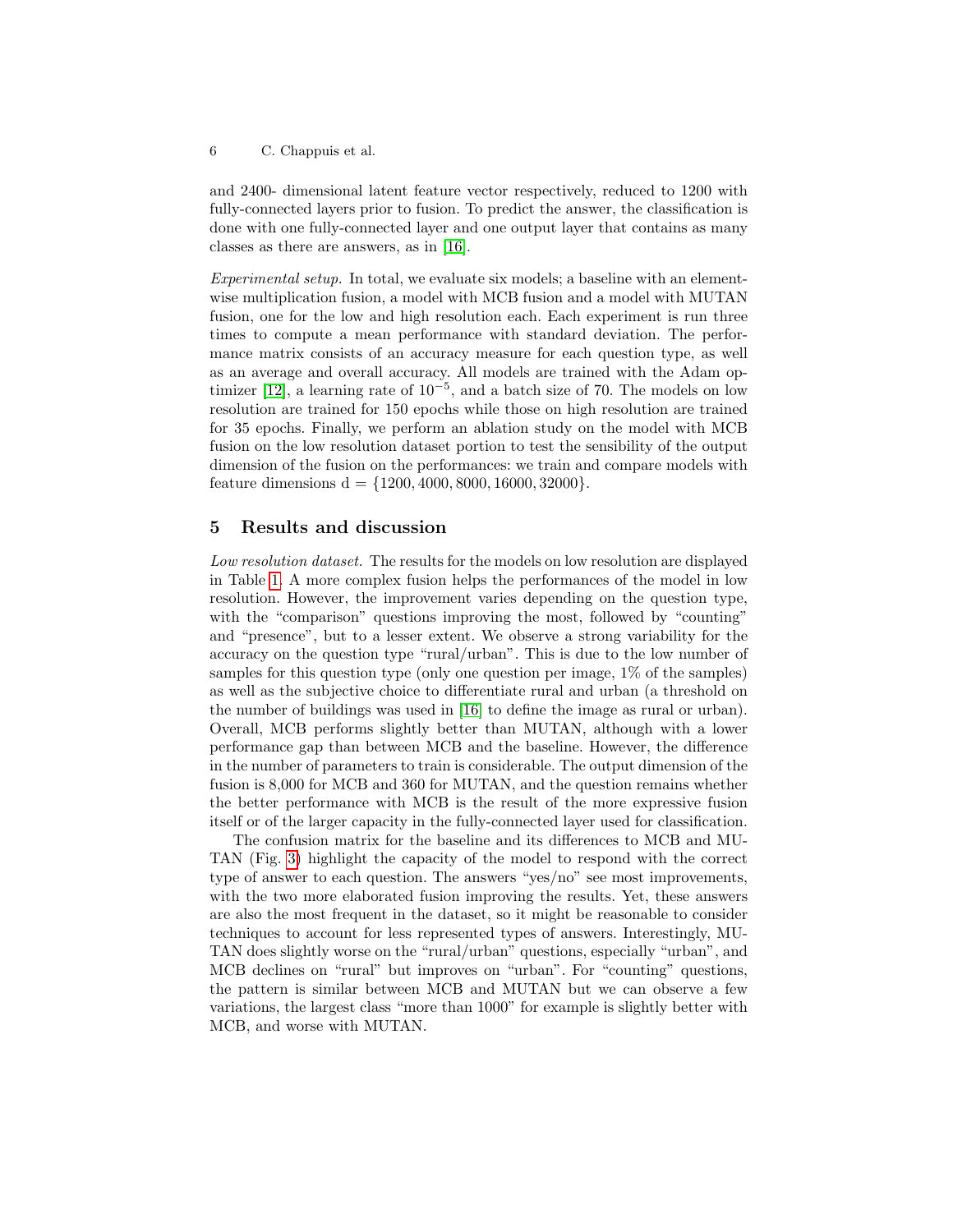|                     | Question type                                                                                                                             | <b>Baseline</b>   | MCB                                                              | MUTAN                  |                                                           |
|---------------------|-------------------------------------------------------------------------------------------------------------------------------------------|-------------------|------------------------------------------------------------------|------------------------|-----------------------------------------------------------|
|                     | $\#$ of parameters learned                                                                                                                | $5.7 \times 10^6$ | $7.5 \times 10^6$                                                | $4.4 \times 10^{6}$    |                                                           |
|                     | Comparison                                                                                                                                | 84.44 (0.09)      | <b>88.22</b> (0.14) 87.52 (0.01)                                 |                        |                                                           |
|                     | Counting                                                                                                                                  | 68.00(0.65)       | <b>70.18 (0.46)</b> 69.06 (0.45)                                 |                        |                                                           |
|                     | Presence                                                                                                                                  | 88.49 (0.25)      | $\left 90.34\right\rangle (0.47)\left 90.07\right\rangle (0.21)$ |                        |                                                           |
|                     | Rural/urban                                                                                                                               | 90.67(0.47)       | $90.00(0.82)$ 87.67 (2.36)                                       |                        |                                                           |
|                     | Average accuracy                                                                                                                          | 82.90 (0.24)      | <b>84.69 (0.33)</b> 83.58 (0.71)                                 |                        |                                                           |
|                     | Overall accuracy                                                                                                                          | 80.86 (0.24)      | <b>83.55 (0.20)</b> 82.84 (0.21)                                 |                        |                                                           |
|                     | <b>Baseline</b><br>400 1996                                                                                                               | MCB<br>4005000    |                                                                  | <b>MUTAN</b><br>400500 |                                                           |
| True<br>[100; 1000] | $-9341$<br>yes<br>no<br>$-1500$<br>rural<br>urban ·<br>240<br>$\Omega$<br>38<br>]0;10]<br>]10;100]<br>5<br>>1000<br>$\Omega$<br>Predicted | True<br>Predicted | 435<br>37<br>$\overline{2}$<br>True<br>$-2$<br>$-37$<br>$-435$   | Predicted              | 435<br>$-37$<br>$\overline{2}$<br>$-2$<br>$-37$<br>$-435$ |

<span id="page-6-0"></span>Table 1. Test results on low resolution images, average performance reported with standard deviation in brackets.

<span id="page-6-1"></span>Fig. 3. Confusion matrix for the low resolution baseline and differences between the confusion matrix of MCB and MUTAN with the baseline. On the 2nd and 3rd figures, a positive value indicates more predictions with the model compared to the baseline, respectively negative indicates less.

As a final result for the low resolution dataset, Table [2](#page-6-2) lists the accuracies obtained with MCB and different output vector dimensions d. While the number of parameters increase substantially, the difference in both average and overall accuracy is narrow. The best results are obtained with an output dimension of 8,000 for both overall (OA) and average (AA) accuracies.

<span id="page-6-2"></span>

|                                               |     | $1.200 \pm 4.000 \pm 8.000$              | $16,000$   32,000 |       |
|-----------------------------------------------|-----|------------------------------------------|-------------------|-------|
| # of parameters learned $(\times 10^6)$   5.7 | 6.4 | 7.5                                      | 9.5               | 13.6  |
|                                               |     | $84.21$   $84.57$   <b>85.16</b>   85.11 |                   | 84.33 |
|                                               |     | OA   $85.13$   $85.92$   <b>86.36</b>    | 86.02             | 86.28 |

Table 2. Results (over the validation set of the low resolution dataset) for the ablation study of the fusion output dimension d in MCB.

High resolution dataset. The results of the models on the two high resolution test sets, NYC and PHL, are displayed in Table [3.](#page-7-0) An improvement of performance is observed again between the baseline and MCB/MUTAN fusions,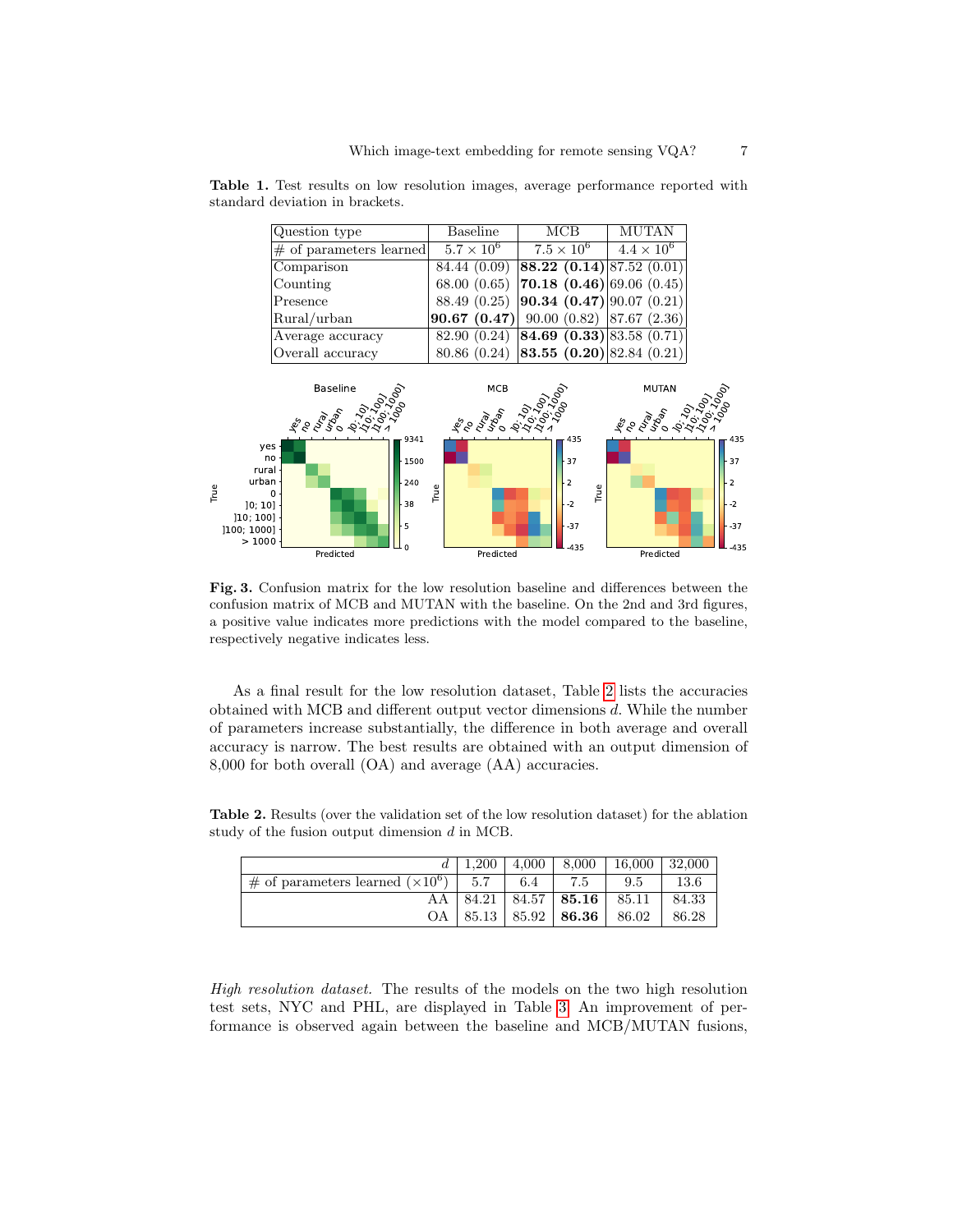#### 8 C. Chappuis et al.

but with lower overall improvements compared against the baseline. Again, the largest gain is observed for comparison questions, while the other type of questions also improve, but less. Contrary to the low resolution dataset where MCB was performing better, the difference here is small and included in the standard deviation calculated over the three runs. In line with [\[16\]](#page-9-3), a significant drop in performance can be observed in the PHL test set. This comes from the domain shift introduced in this test set, made of images over a city unseen during training. When trying to generalize with this additional PHL test set, the comparison of fusion strategies is consistent but the fusion is impacted as the performance differences are smaller and the variability higher. The domain shift primarily affects the image feature extractor and thus is not really compensated for in the fusion step. Hence, other modelling strategies or larger-scale datasets are needed for better generalization.

<span id="page-7-0"></span>

|            | Test set Question type     | <b>Baseline</b>     | MCB                           | <b>MUTAN</b>        |
|------------|----------------------------|---------------------|-------------------------------|---------------------|
|            | $\#$ of parameters learned | $5.7 \times 10^{6}$ | $7.4 \times 10^6$             | $4.3 \times 10^{6}$ |
|            | Area                       | 85.20 (0.14)        | 85.77 (0.07)                  | 85.80(0.07)         |
|            | Comparison                 | 88.17 (0.06)        | 90.03(0.09)                   | 90.00(0.05)         |
| NYC        | Counting                   | 68.63(0.05)         | 69.22(0.04)                   | 69.27(0.05)         |
|            | Presence                   | 90.47(0.03)         | 91.31(0.10)                   | 91.46(0.02)         |
|            | Average accuracy           | 83.12 (0.01)        | 84.08 (0.03)                  | 84.13 (0.02)        |
|            | Overall accuracy           | 83.23 (0.01)        | 84.30 (0.02)                  | 84.35 (0.02)        |
|            | Area                       |                     | $75.01(1.46)$ 75.17 $(0.40)$  | 74.61 (0.88)        |
|            | Comparison                 | 86.20 (0.32)        | 87.38 (0.09)                  | 87.41(0.38)         |
| <b>PHL</b> | Counting                   | 61.47(0.12)         | 61.79(0.13)                   | 61.99(0.04)         |
|            | Presence                   |                     | $86.36(0.56)$ 86.82 (0.09)    | 86.72 (0.20)        |
|            | Average accuracy           |                     | $77.26 (0.60)$ 77.79 $(0.10)$ | 77.68 (0.29)        |
|            | Overall accuracy           |                     | $78.14 (0.48)$ 78.77 $(0.06)$ | 78.72 (0.24)        |

Table 3. Test results on high resolution images, average performance reported with standard deviation in brackets.

The confusion matrices for the high resolution results are displayed in Fig. [4.](#page-8-7) For "yes/no" answers, MUTAN shows a more consistent improvement compared to MCB. Although both MCB and MUTAN learn to predict wrong small counting values less often, the former does slightly better for counting questions with a few more positive values on the diagonal. The difficulty for the models to answer counting questions is clearly illustrated in these figures.

#### 6 Conclusion

We considered a model for visual question answering (VQA) in remote sensing imagery where high-level representations acquired from an image and a question are fused together before predicting an answer. We particularly focused on the fusion component of deep VQA models, which is expected to create meaningful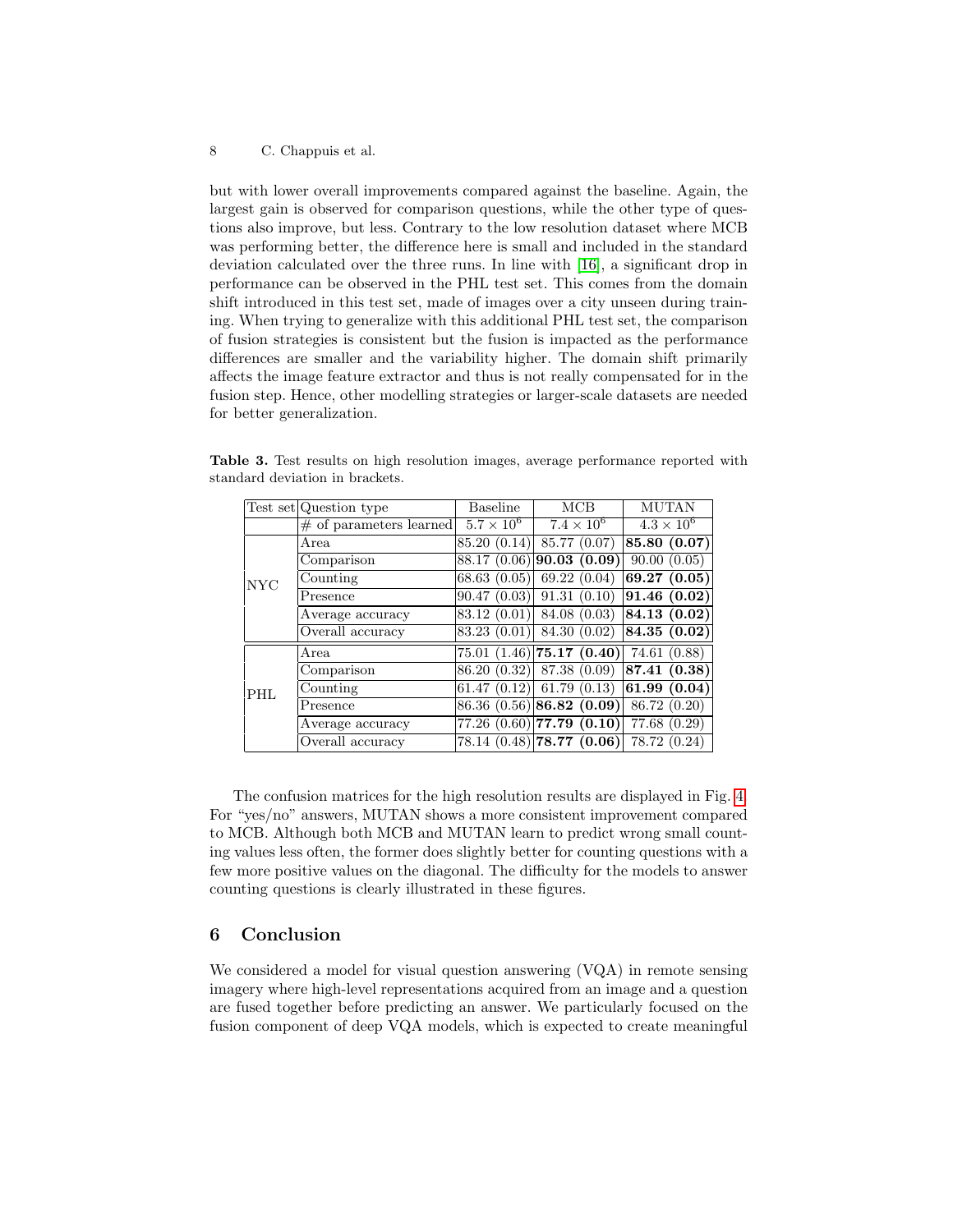

<span id="page-8-7"></span>Fig. 4. Confusion matrix for the high resolution baseline, along with the differences with MCB and MUTAN (test set NYC, and only the first main classes are represented)

interactions between both modalities, uncovering the key relation to derive a correct answer while maintaining a tractable model. From experiments on the RSVQA dataset, we conclude that a richer fusion is beneficial to the task. We found performances to improve with more elaborate fusion strategies. While MCB shows better accuracy for the low resolution models, the difference is very small for the high resolution models. MUTAN achieves competing results with less than half the number of parameters and therefore constitutes a valuable choice over simpler strategies without compromising computational cost.

Acknowledgements. This work is supported by the European Space Agency through the Open Space Innovation Program, and is part of the project "An AI assistant to interact with remote sensing images" led in partnership between the ECEO lab (EPFL) and the  $\Phi$ -lab (ESA).

#### References

- <span id="page-8-2"></span>1. Andreas, J., et al.: Learning to Compose Neural Networks for Question Answering. In: NAACL 2016. pp. 1545–1554. Association for Computational Linguistics, San Diego, California (2016)
- <span id="page-8-3"></span>2. Andreas, J., et al.: Neural Module Networks. In: CVPR 2016. pp. 39–48. IEEE, Las Vegas, NV, USA (2016)
- <span id="page-8-0"></span>3. Antol, S., et al.: VQA: Visual Question Answering. In: ICCV 2015. pp. 2425–2433 (2015)
- <span id="page-8-4"></span>4. Ben-younes, H., et al.: MUTAN: Multimodal Tucker Fusion for Visual Question Answering. In: 2017 ICCV. pp. 2631–2639. IEEE, Venice (2017)
- <span id="page-8-5"></span>5. Ben-younes, H., et al.: BLOCK: Bilinear Superdiagonal Fusion for Visual Question Answering and Visual Relationship Detection. arXiv:1902.00038 [cs] (2019)
- <span id="page-8-6"></span>6. Charikar, M., et al.: Finding frequent items in data streams. Theoretical Computer Science 312(1), 3–15 (2004)
- <span id="page-8-1"></span>7. Chen, K., et al.: ABC-CNN: An Attention Based Convolutional Neural Network for Visual Question Answering. arXiv:1511.05960 [cs] (2016)